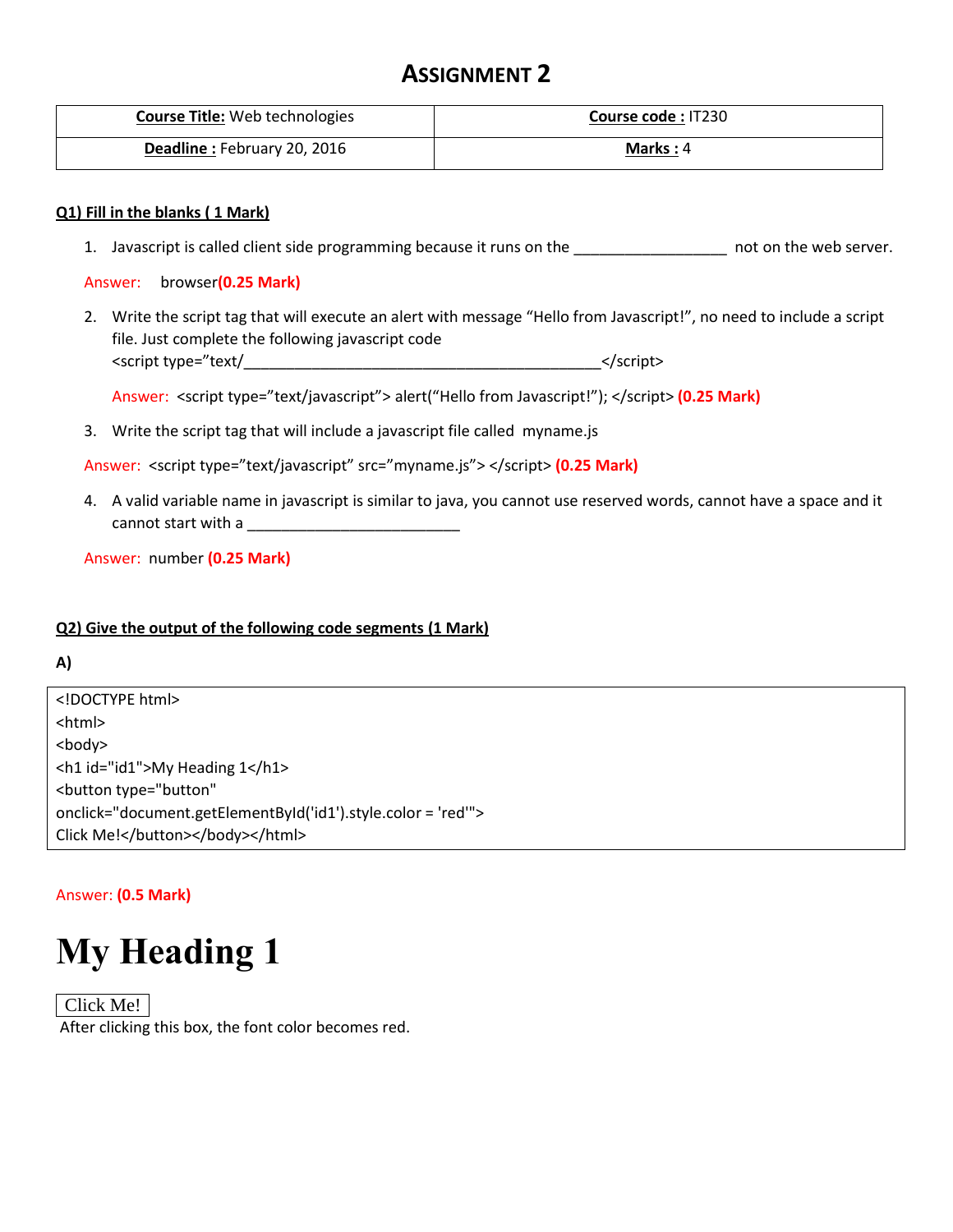#### **B)**

<!DOCTYPE html> <html><body> <p id="demo">Hello World!</p> <script> document.getElementById("demo").style.backgroundColor = "yellow"; </script></body></html>

# Answer: **(0.25 Mark)**

# **Hello World!**

# **C)**

| <html><body></body></html>   |
|------------------------------|
| <p id="p1">Assignment 1!</p> |
|                              |
| <p id="p2">Hello World!</p>  |
| <script></script>            |

Answer: **(0.25 Mark)**

Assignment 1!

# Hello World!

The paragraph above was changed by a script.

# **Q3) (0.5 Mark+0.5 Mark)**

a. What is the main function of DOM? **(0.5 Mark)**

- The DOM is known as Document object model and it allows the accessing of the documents like HTML and XML.

- It allows a platform to be language neutral and provide an interface that allows the dynamic usage of the scripts and programs to access the content.

- It also provides a way to update the content, structure and style of the document and a way to represent it in any language.

- It is used with the language and used to create the objects that can be used as a model to allow the interface to be developed with ease.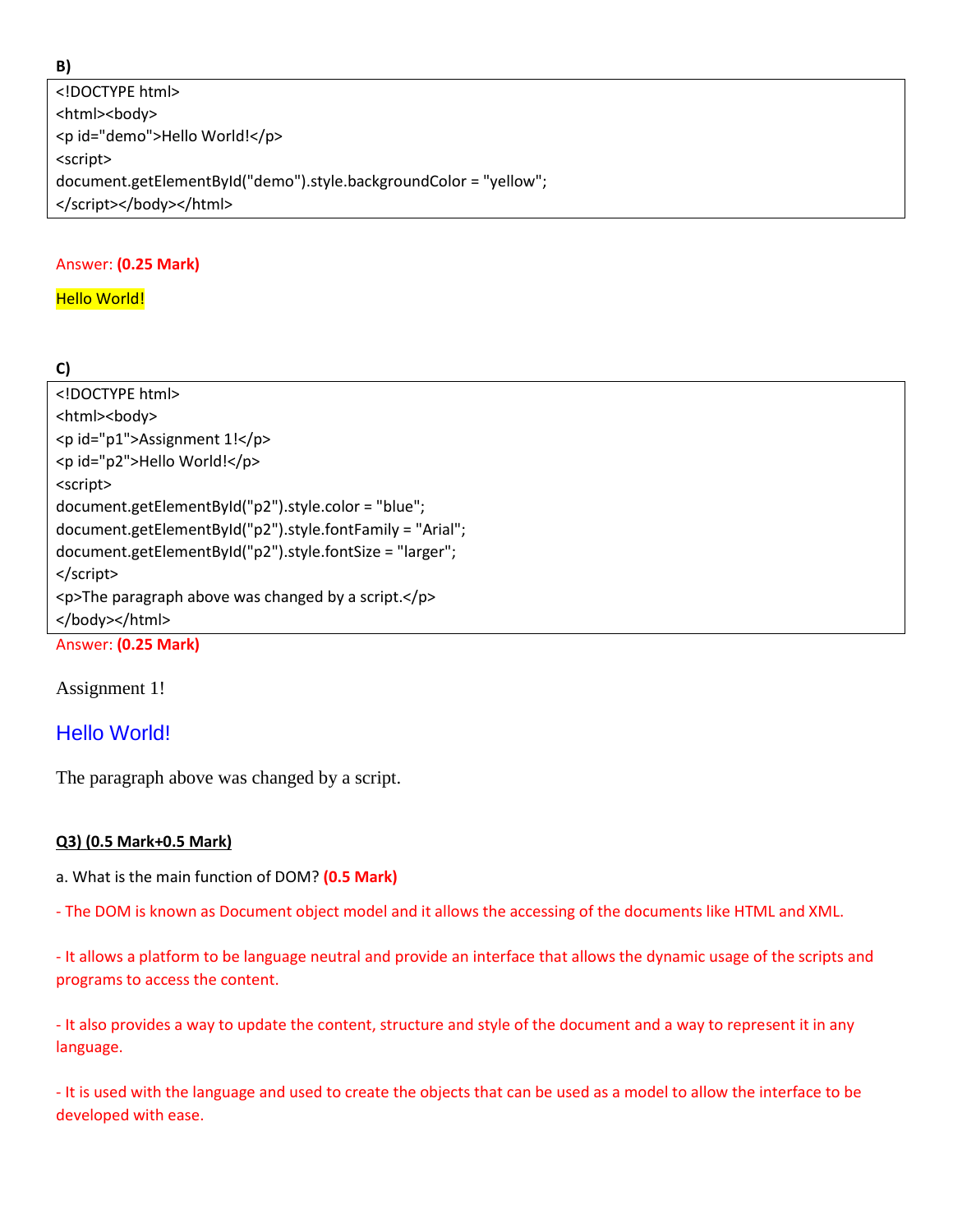b. What is the purpose of HTML DOM Node Tree? **(0.5 Mark)**

HTML DOM view the HTML document with a tree structure format and it consists of root node and child nodes.

- The node-tree is being accessed using the tree formation and the structure in which the elements get created.

- The contents that are used being modified or removed using the new elements and it can be created within the limitations.

- The structure consists of a document that is the root and within it Root element <html> from where the tree starts.

- It consists of sub-elements like <head> and <body> and other text and attributes written in the HTML format.

#### **Q4) (0.25 Mark +0.25 Mark +0.5 Mark)**

Complete the following code by adding:

(1) A function called **AreaBox** that takes two arguments, the length and width of the rectangle and returns the Area of a rectangle. **(0.25 Mark)**

| function AreaBox(len, wid) |  |
|----------------------------|--|
|                            |  |
| return len*wid;            |  |
|                            |  |

(2) A function called **PerimeterBox** that takes two arguments, the length and width of the rectangle and returns the perimeter of a rectangle. **(0.25 Mark)**

| function PerimeterBox(len, wid) |
|---------------------------------|
|                                 |
| return 2*(len+wid);             |
|                                 |

(3) A Function called **Rectangle** that gets the length and the width of the rectangle from the user and displays the area and the perimeter of the corresponding rectangle. **(0.5 Mark)**

| <html></html>                            |
|------------------------------------------|
| <head></head>                            |
| <title>Rectangles</title>                |
| <script type="text/javascript"></script> |